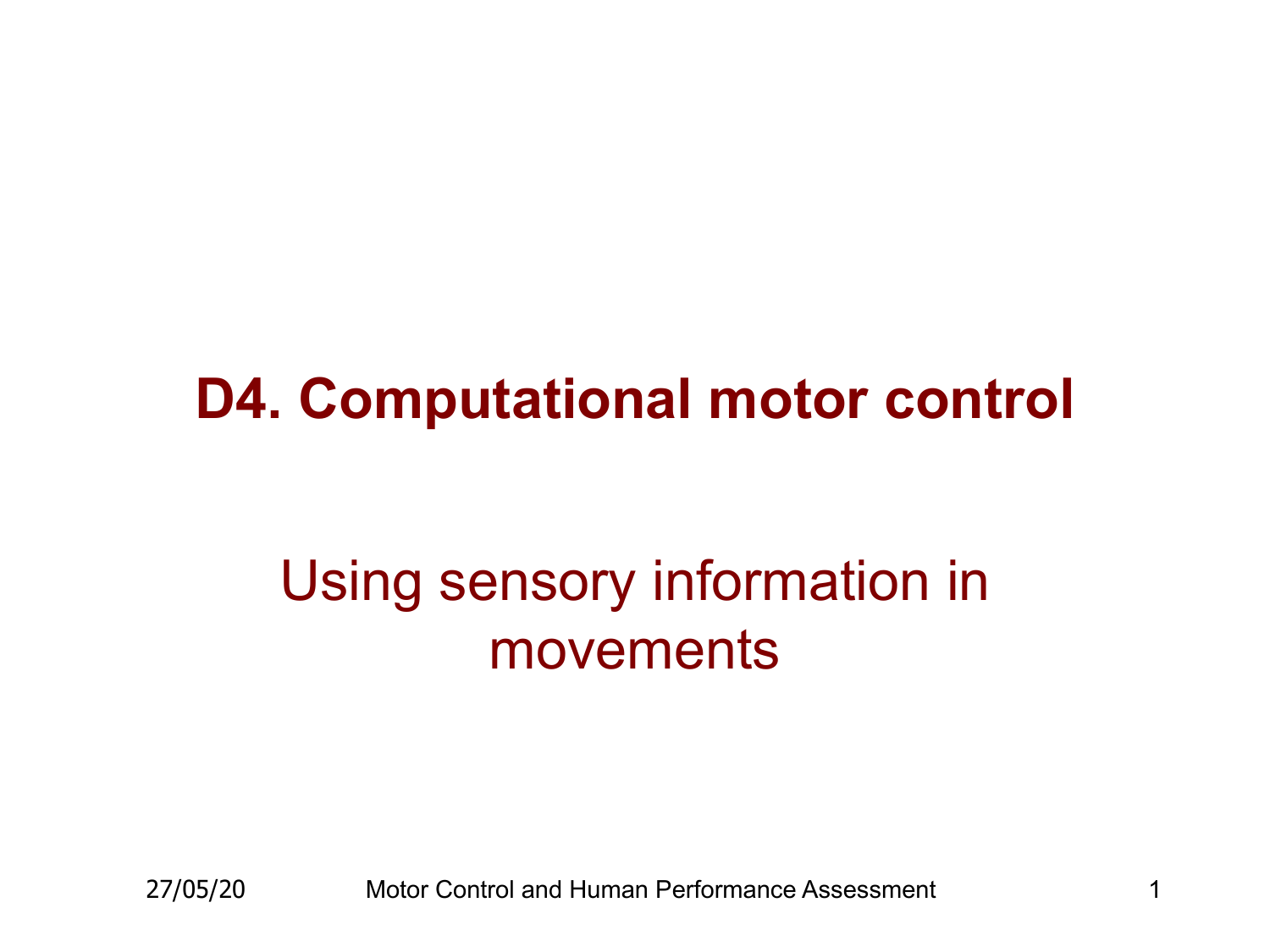## **Perception vs action**



•Sensory information is made available with a delay that has the same order of magnitude of movement time constants

•To have high performance (high speed of correction), gain must be high…

•Beyond a certain gain, delays make the closed-loop system unstable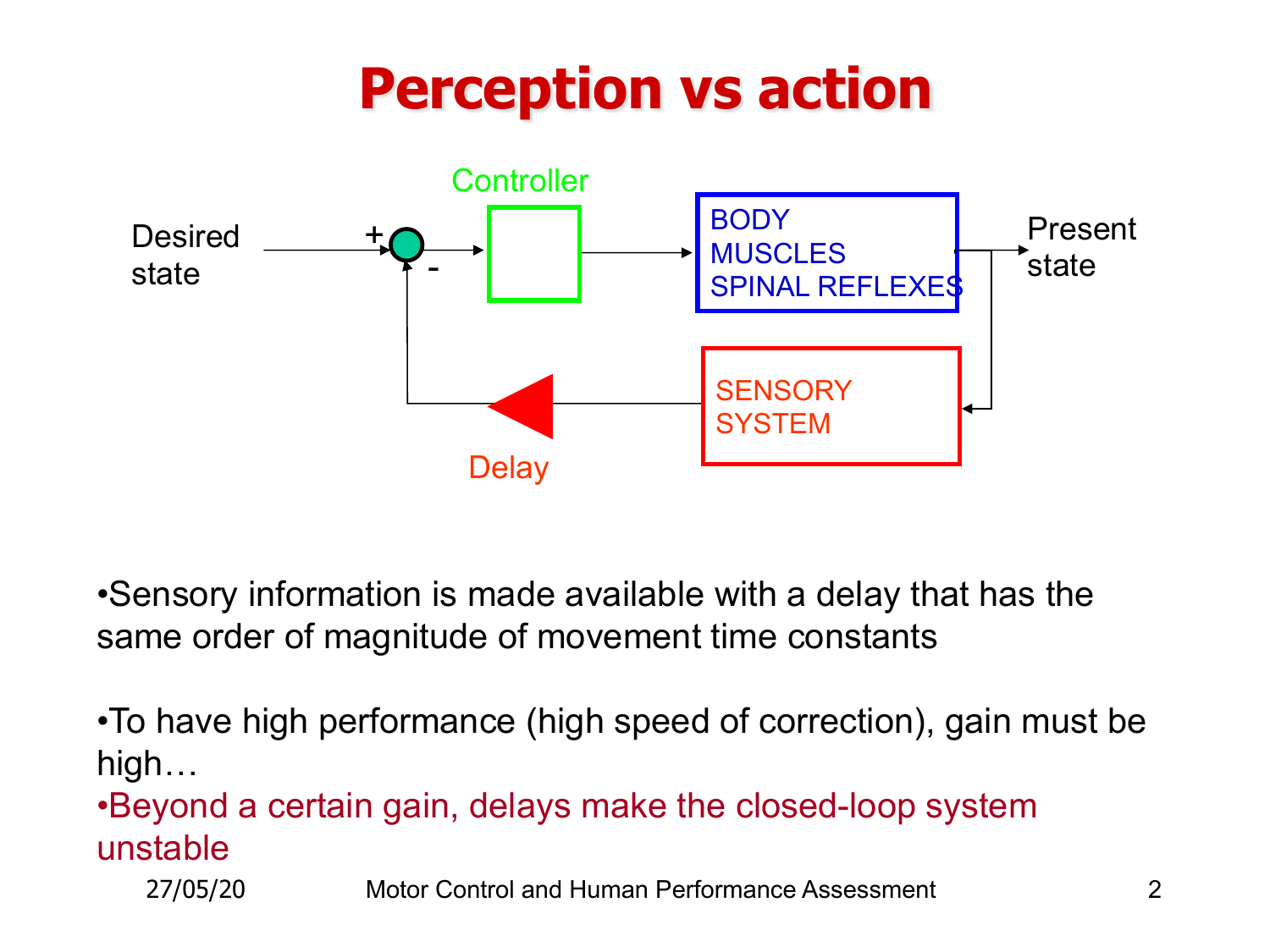## **Multi-sensory integration**



•One of main functions of nervous system •Ventriloquists •McGurk effect

•What for?

•Redundancy To reduce uncertainty

•Complementarity

•To get information that is not present in one single sensory modality (e.g., stereo vision)

•Processing speed Speed vs accuracy trade-off

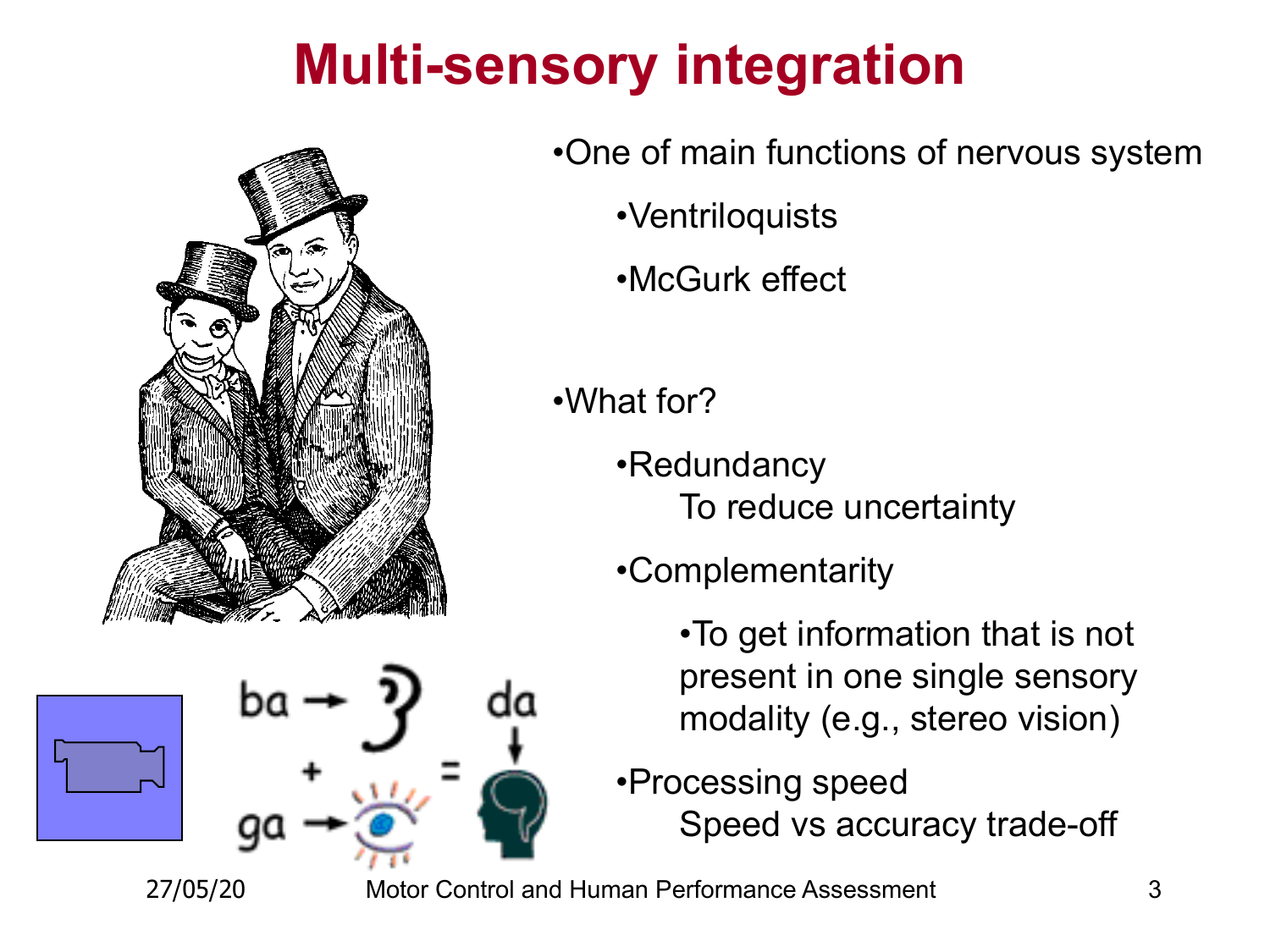## **The multi-sensory integration problem**



$$
\hat{x} = \arg\max_{x} P(x | x_1, x_2) \propto P(x_1, x_2 | x) \cdot P(x)
$$

$$
\hat{x} = \frac{\sigma_1^{-2}}{\sigma_1^{-2} + \sigma_2^{-2}} x_1 + \frac{\sigma_2^{-2}}{\sigma_1^{-2} + \sigma_2^{-2}} x_2
$$

 $\blacksquare$ Solution: Weight more the observation that is most reliable  $\square$ What if the observations are biased?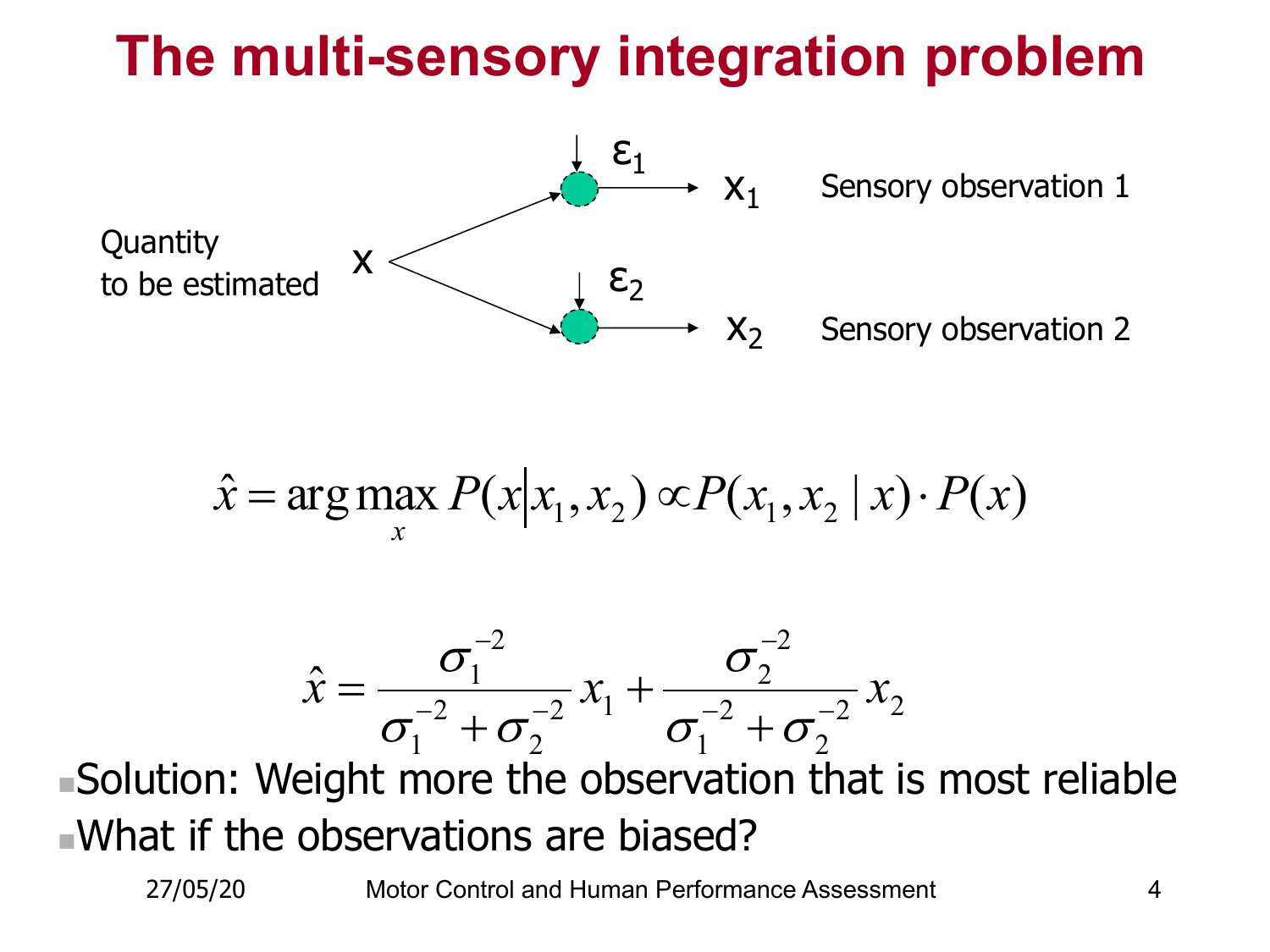### **Sensorimotor integration**

Suppose to move arm in the dark.

At least 2 sources of information are available to estimate its state (position, speed):

•sensory afferences (**reafferences**)

•motor commands (**efferent copies**)

•Still an integration problem, with two additional aspects:

- •The arm moves, therefore the estimate has to be kept up-to-date
- •Motor commands need to be 'integrated' (dead-reckoning)

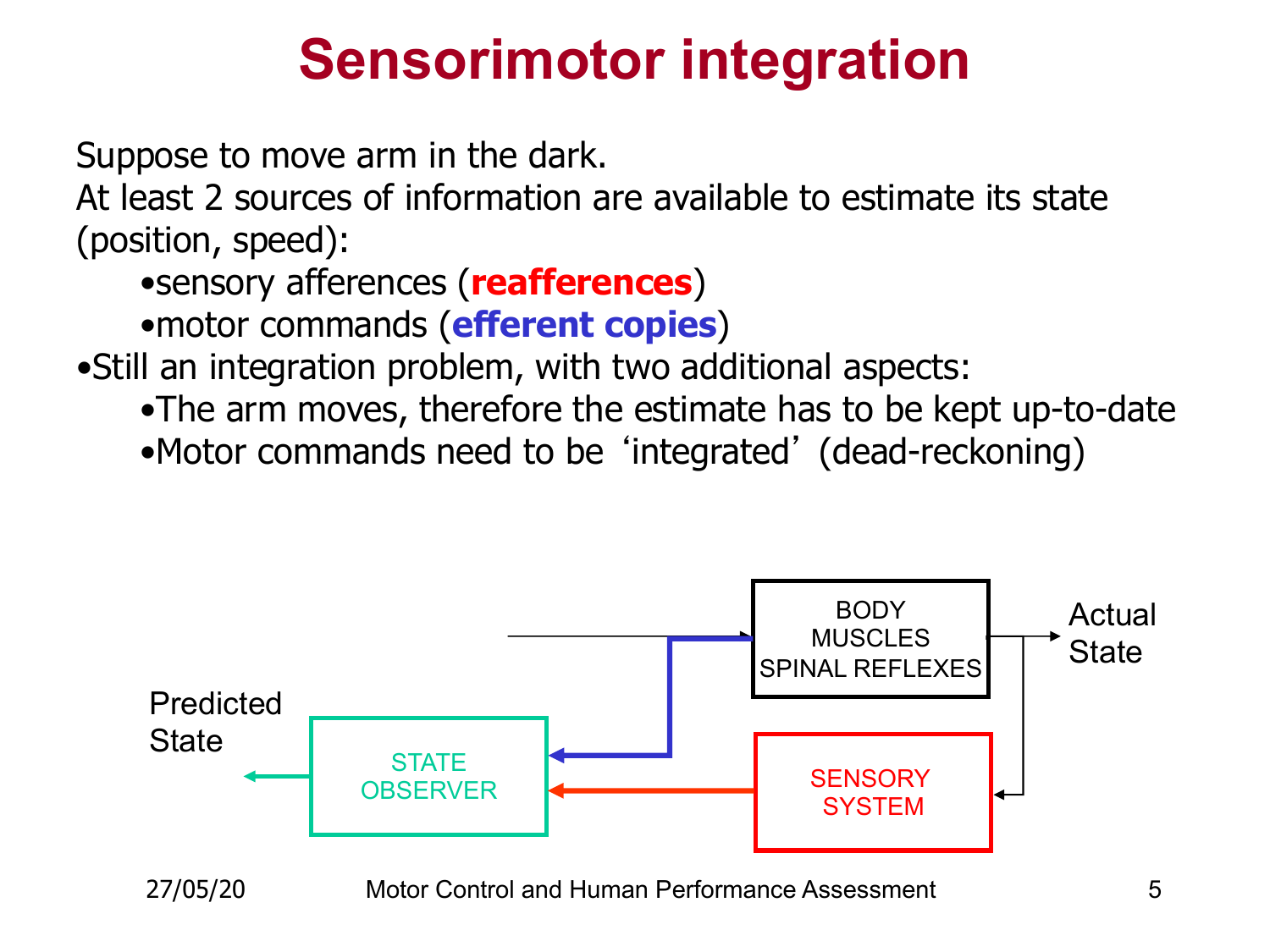## **Sensorimotor integration**

Assume that motion equations can be approximated by a linear system dynamics:

$$
\begin{cases} x_{k+1} = Ax_k + Bu_k + w_k \\ y_k = Cx_k + v_k \end{cases}
$$

*Where*  $w_k$  and  $v_k$  are, respectively, **process** and **measurement** noise which are assuemd to be independent, Gaussian, uncorrelated and zero-mean:

$$
\begin{cases}\np(w_k) \sim N(0, Q) \\
p(v_k) \sim N(0, R)\n\end{cases}
$$

NB: Musculoskeletal system is a physical system, described by continuous-time equations… We use a discrete-time formulation because it is useful in simulations

Similar conclusions may be drawn from continuous-time simulations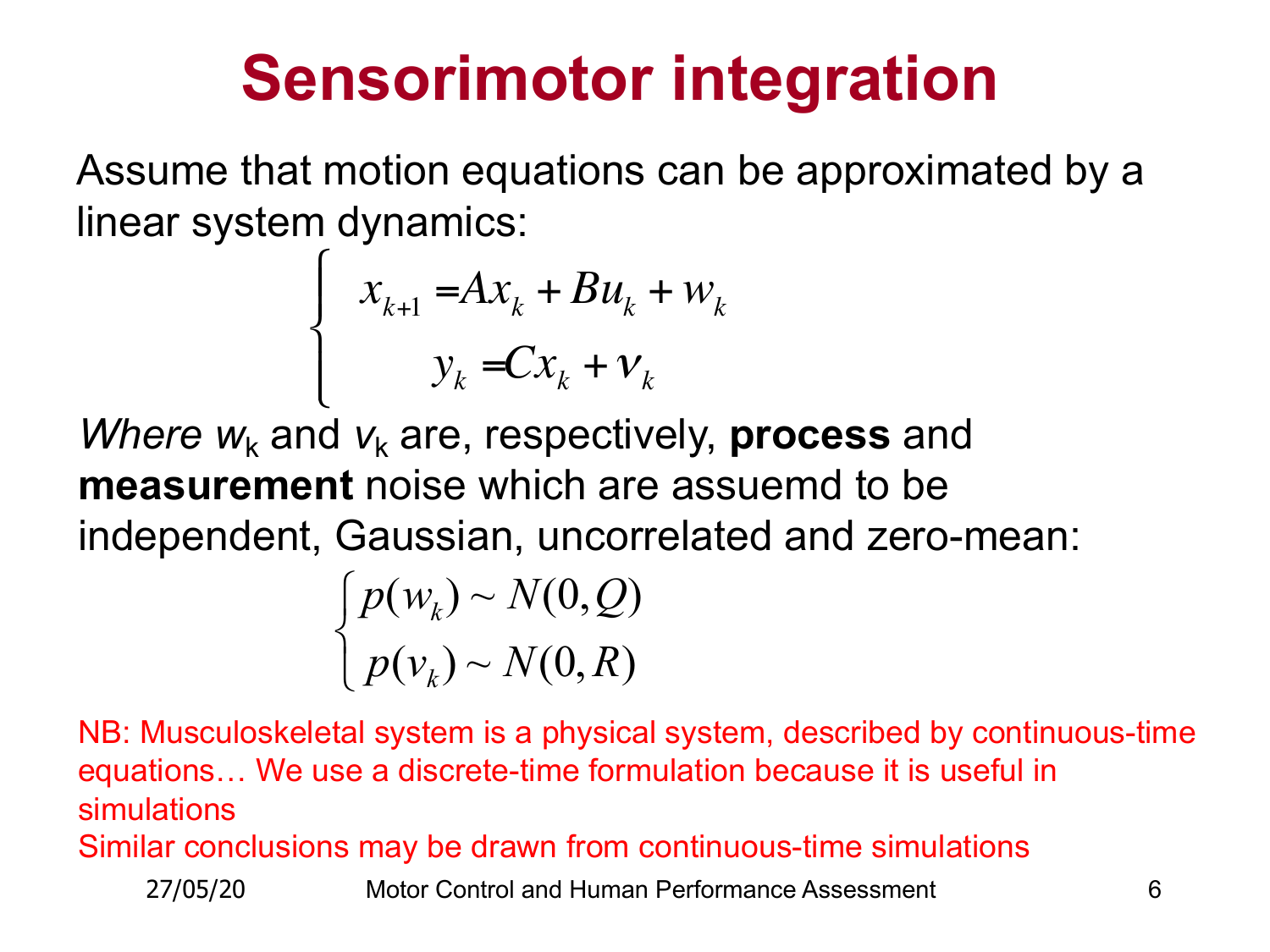# **Terminology: prior and posterior errors**

#### Let us define:

- $\hat{\hat{\mathcal{X}}}_{k+\text{l}}^-$ **Prior** estimate of  $x_{k+1}$ , given the knowledge of the process (input, utput) until time step k
- $\hat{\bm{\mathcal{X}}}_{k+\!1}$ **Posterior** estimate of  $x_{k+1}$ , given the knowledge of the process until time step k and measurement  $y_{k+1}$  at time step (k+1)

$$
e_{k+1}^{-} = x_{k+1} - \hat{x}_{k+1}^{-}
$$
  

$$
e_{k+1}^{-} = x_{k+1} - \hat{x}_{k+1}^{-}
$$

Posterior estimation error Prior estimation error

$$
P_{k+1}^{-} = E \begin{Bmatrix} e_{k+1}^{-} \cdot e_{k+1}^{-} \\ e_{k+1}^{-} e_{k+1}^{-} \end{Bmatrix}
$$

$$
P_{k+1} = E \begin{Bmatrix} e_{k+1} \cdot e_{k+1}^{-} \\ e_{k+1}^{-} e_{k+1}^{-} \end{Bmatrix}
$$

(Prior) covariance of  $e_{k+1}^{-}$ 

 $P_{k+1} = E\Big|\!e_{k+1}\cdot e_{k+1}\!\Big|^T\Big|$  (Posterior) covariance of  $e_{k+1}$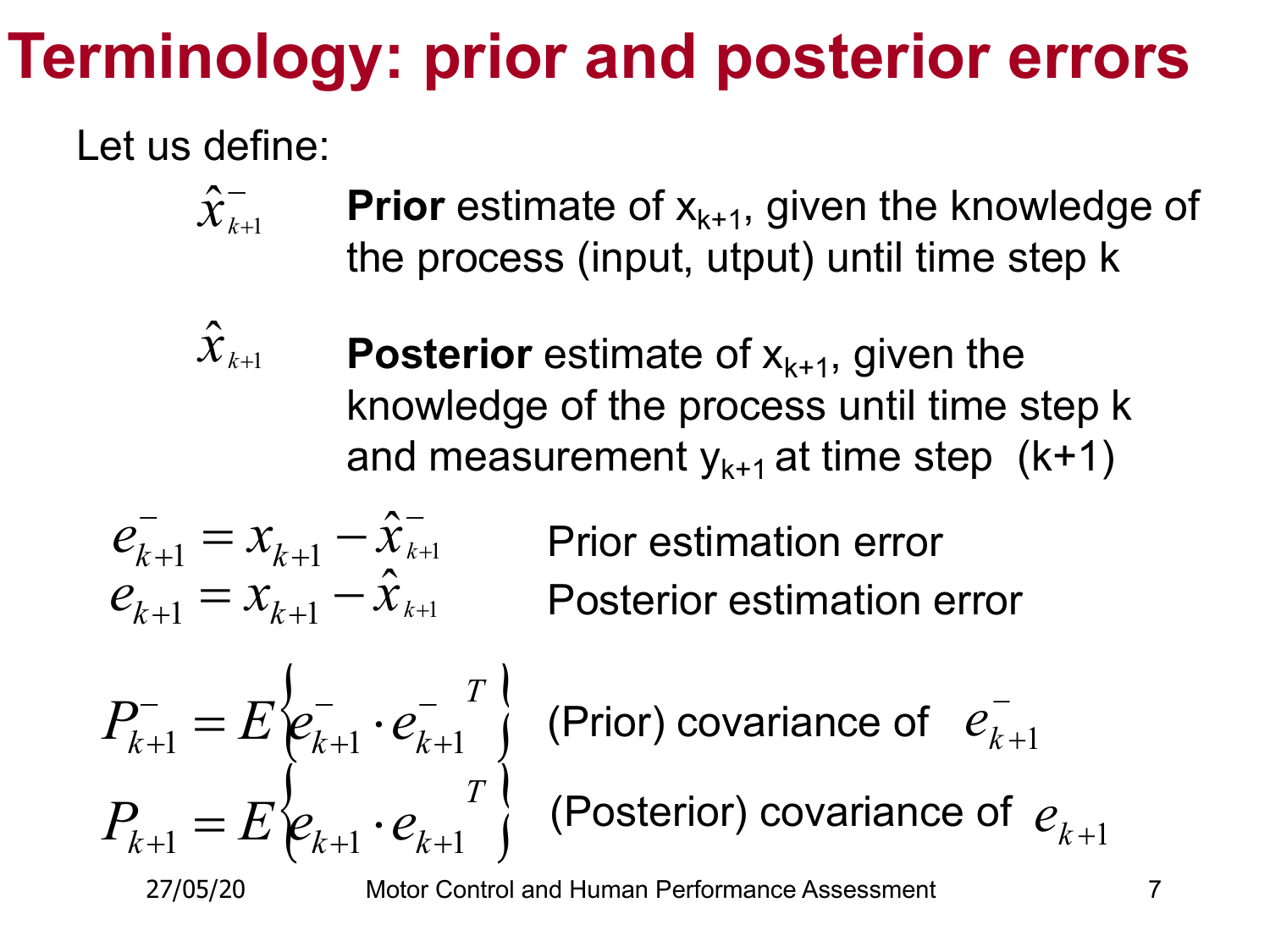### **Kalman filter**

• Poterior state estimate can be expressed as a linear combination of prior state estimate and the difference between actual and predicted measure (sensory prediction error):

$$
\hat{x}_{k+1} = \underbrace{\hat{x}_{k+1}}_{\text{predizione}} + \underbrace{K_{k+1}}_{\text{innovazione o residuo}} \cdot \underbrace{y_{k+1} - C \cdot \hat{x}_{k+1}^{-}}_{\text{innovazione o residuo}}
$$

where:

$$
\hat{x}_{k+1}^- = A\hat{x}_k^- + Bu_k
$$

• This estimate is unbiased (posterior estimation error has zero mean), must find K in order to get minimum variance…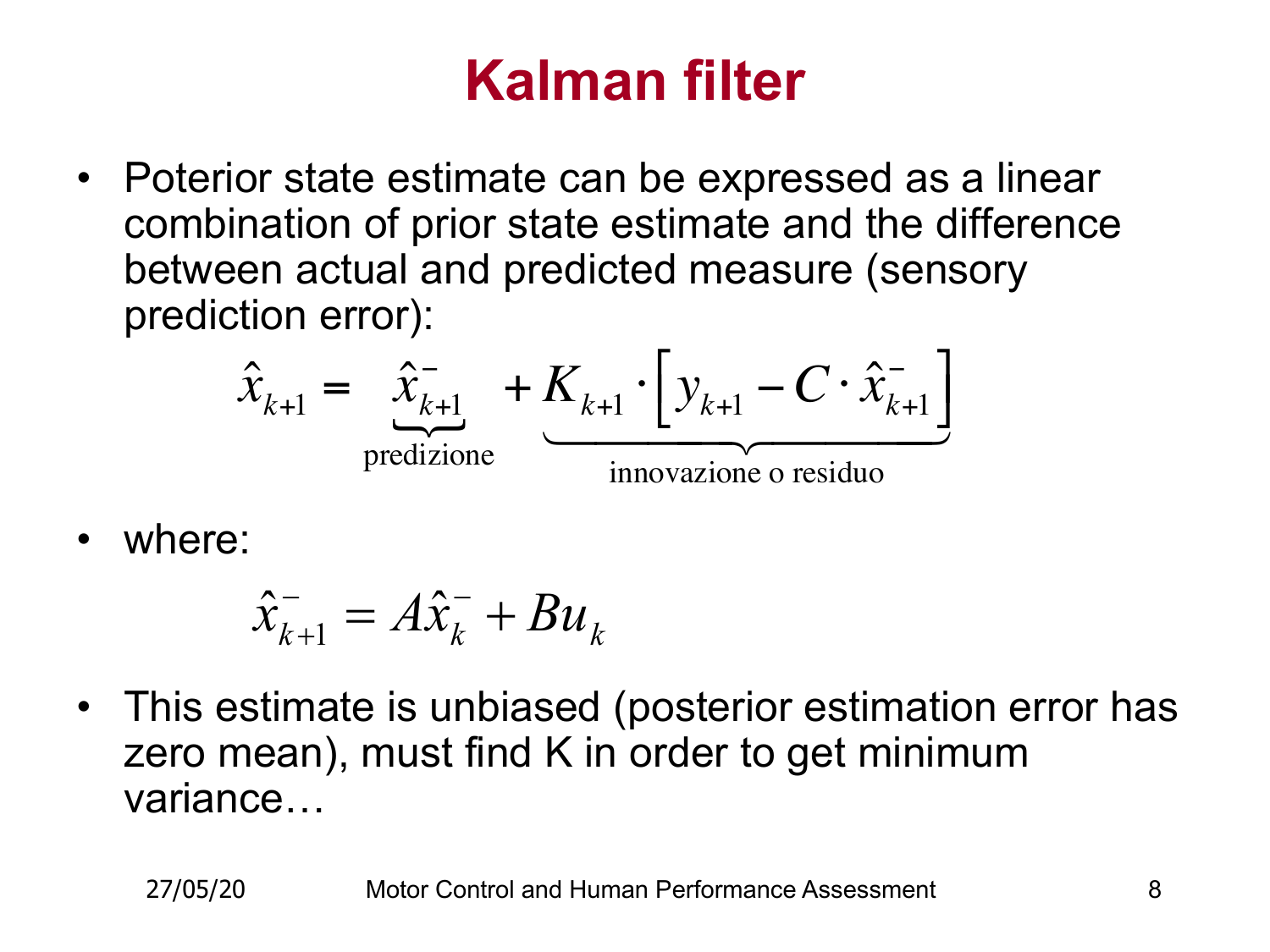#### **Kalman filter: derivation**

- Quantity K (aka Kalman gain) can be obtained (similar to multisensory integration) by maximising the probability of the posterior state estimate…
- We finally get:

$$
K_{k+1} = P_{k+1}^- C^T \cdot \left( C P_{k+1}^- C^T + R \right)^{-1}
$$

#### • **Consequences:**

1. If covariance of measurement error, R, tends to zero (perfect sensing), innovation has maximum weight:

$$
\lim_{R\to 0}K_{k+1}=C^{-1}
$$

2. If covariance of prior state estimate is zero (perfect prediction), innovation has zero weight:

$$
\lim_{P_{k+1}^- \to 0} K_{k+1} = 0
$$

• Therefore, as in multisensory integration, factors are weighted in terms of their reliability…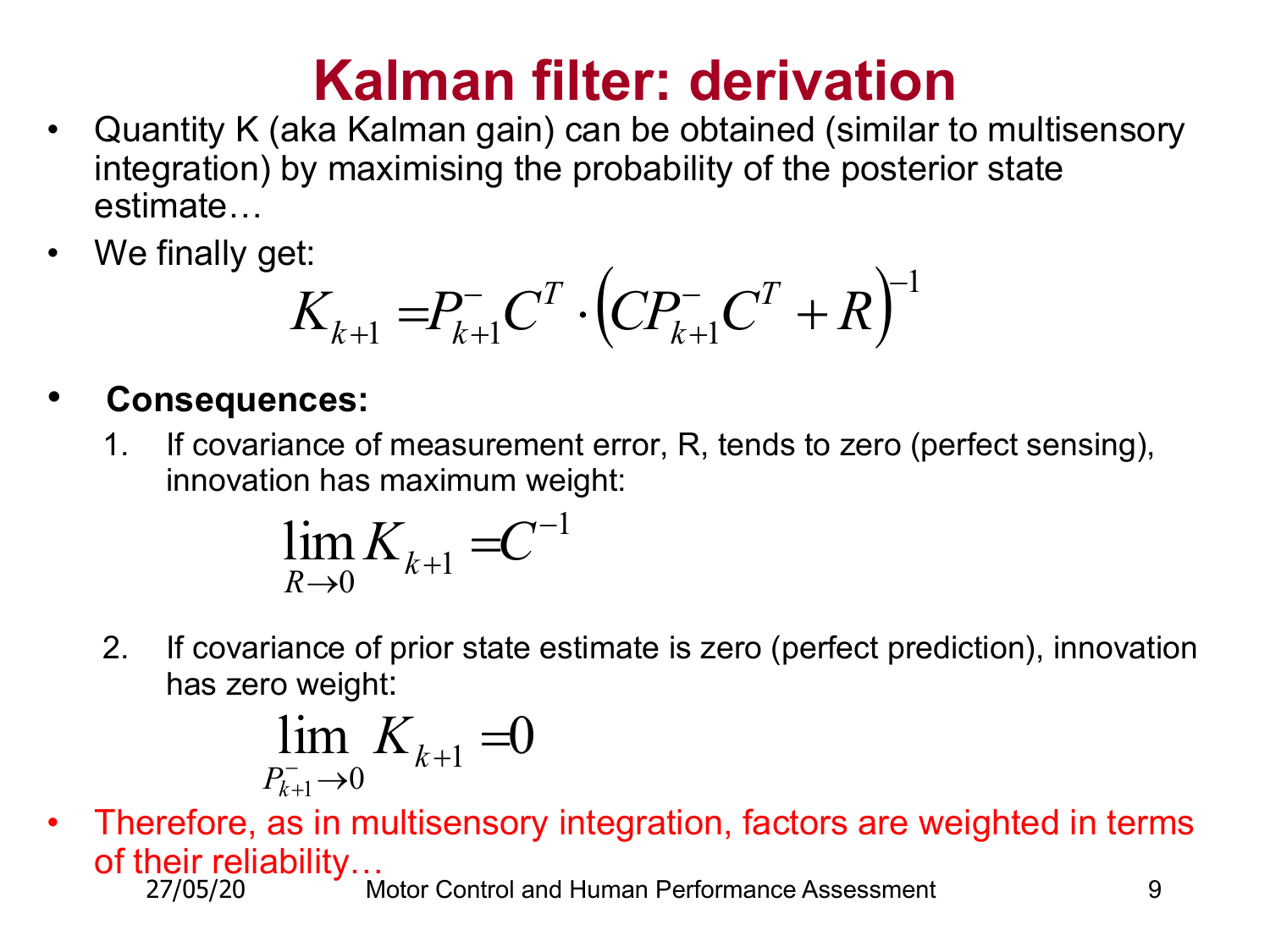## **Sensorimotor integration**

$$
\hat{x}_{k+1} = A\hat{x}_{k}^{-} + Bu_{k} + K_{k+1} \cdot \bigg[ y_{k+1} - C\hat{x}_{k+1}^{-} \bigg]
$$

Forward model (of the body)

Correction

•State observer: 'predicts' future state, combining predictions and sensory information

•Contains a type of 'internal model' (forward model) of the body which is different from those seen until now (inverse models)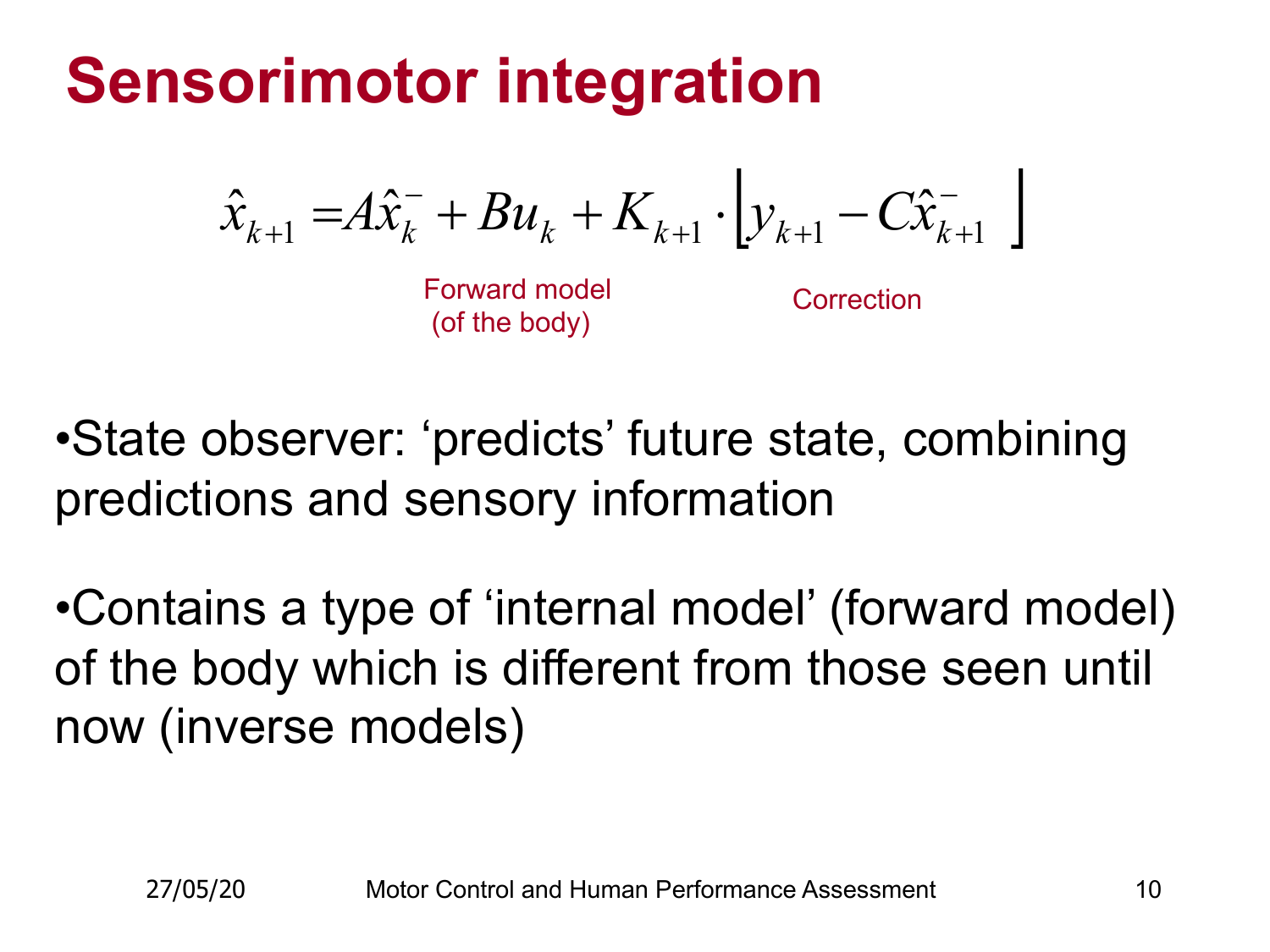

**Kalman filter: building blocks**

**EDynamics predictor:** forward model of body dynamics **nSensory predictor:** forward model of sensory system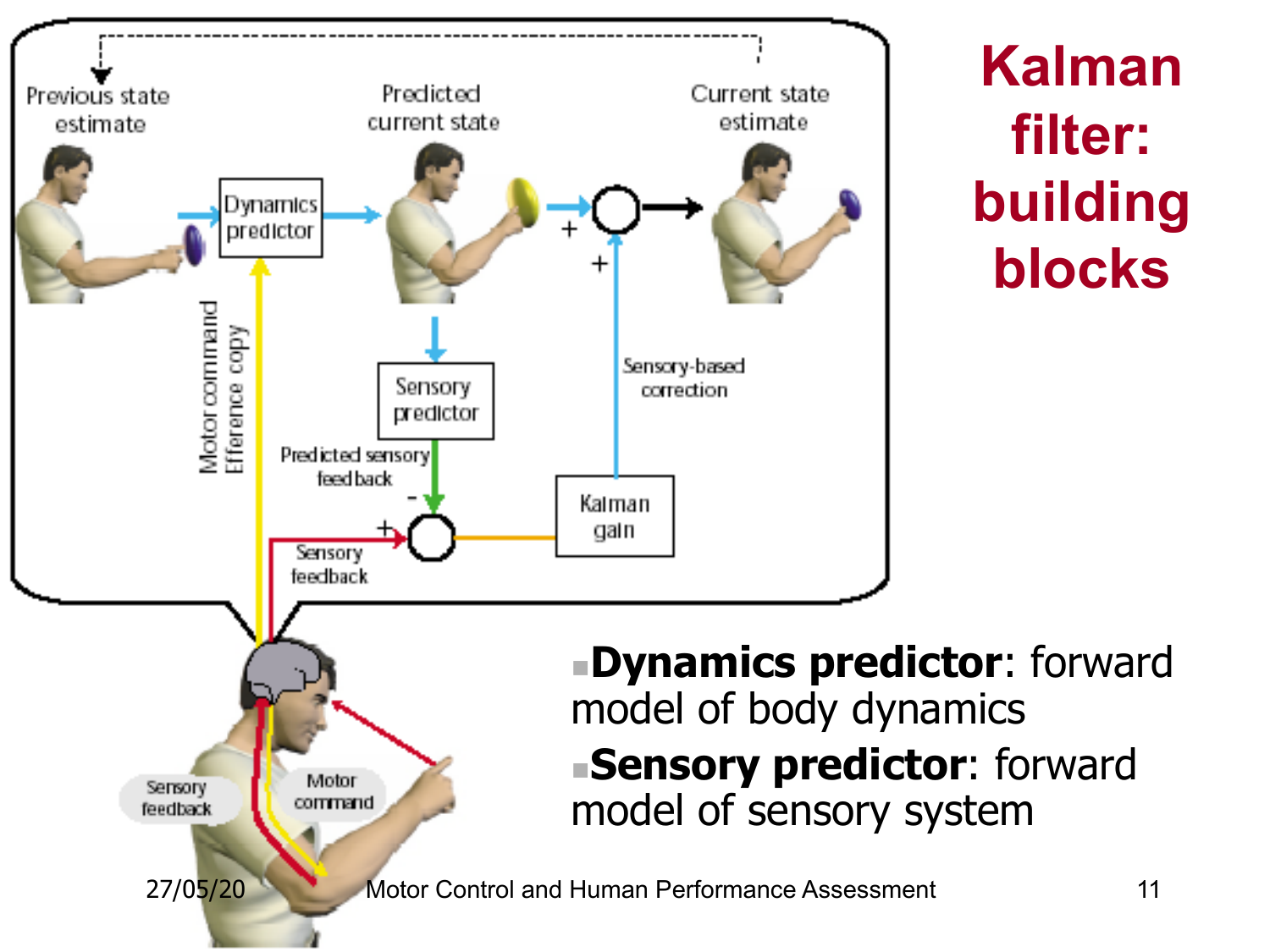## **Kalman filter as model of sensorimotor integration**



•Early in the movement, contribution of efferent copy prevails: error tends to accumulate •When afferences come into play, estimate improves and error decreases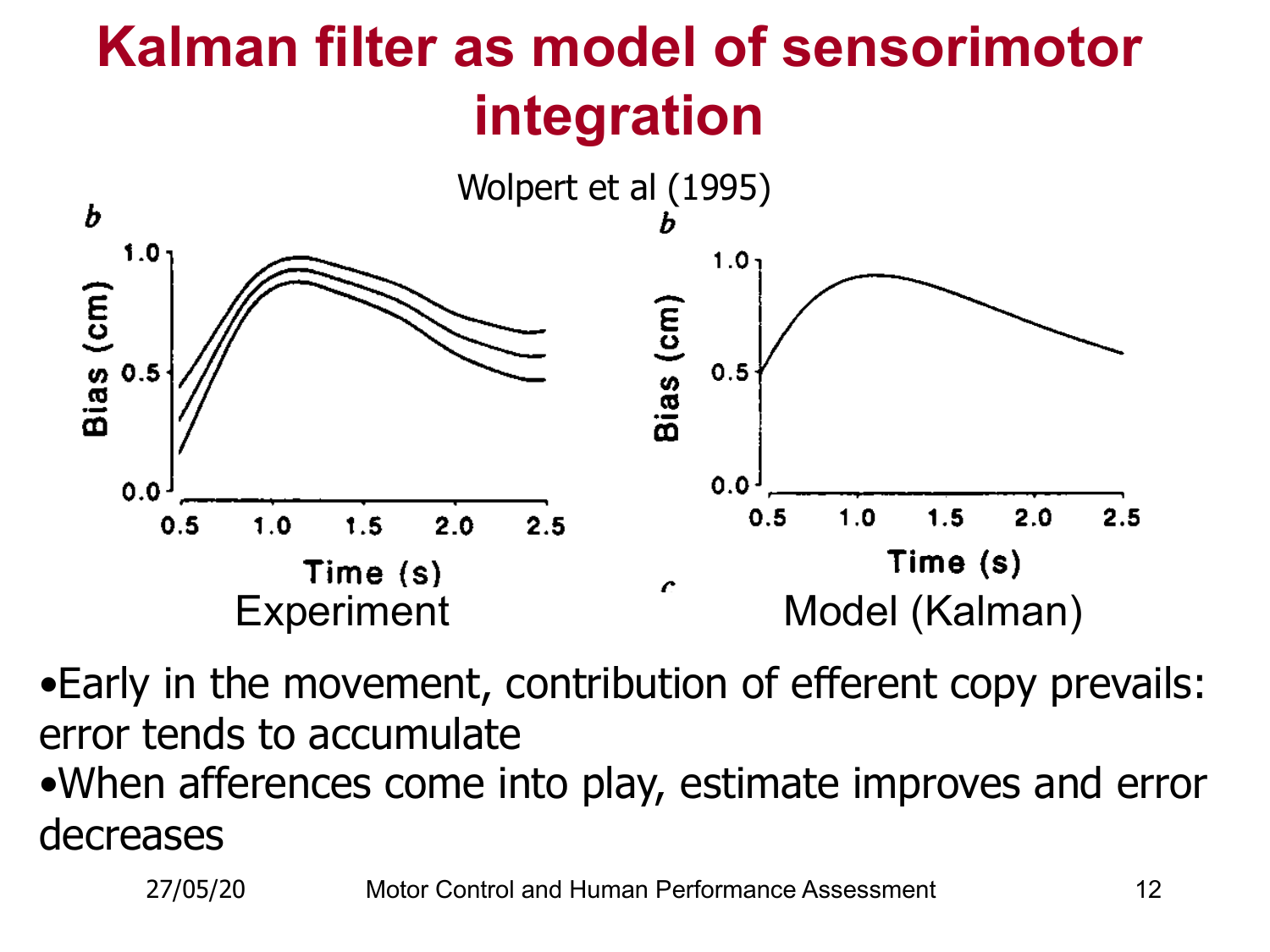## **Sensorimotor control: model**



<sup>n</sup>Feedforward control

 $\blacksquare$ Experiments suggest rather accurate

#### $\blacksquare$ Feedback control

- **State observer needed to overcome sensory delays**
- ■Multi-sensory integration
- **Sensorimotor integration**

#### ■Alternative models or they can be reconciled?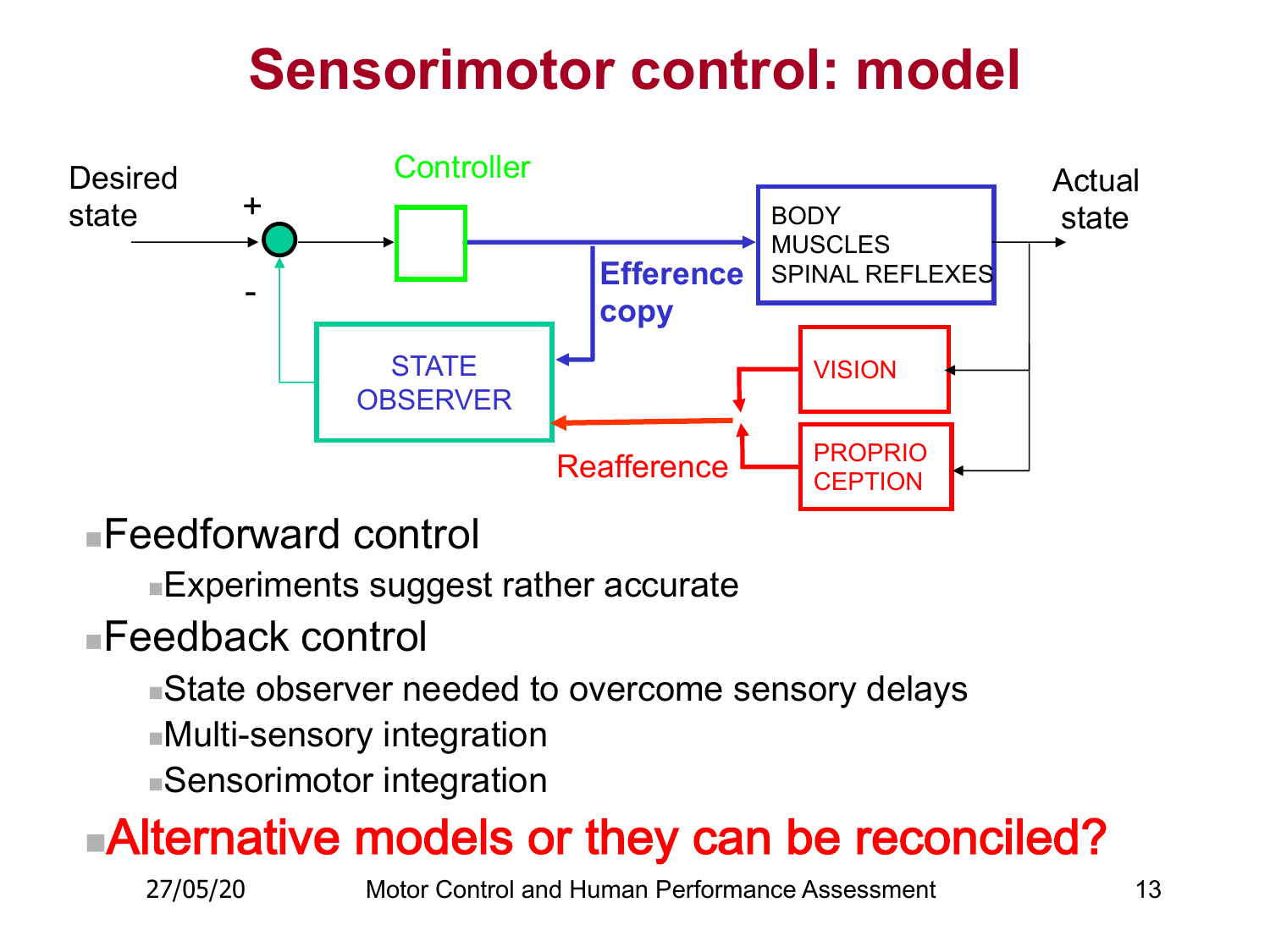### **Feedback vs feedforward control**



- § In absence of sensory information (dead reckoning)…
- **If the controller has infinite gain:**



Feedback controller based on state observer (Kalman) also includes feedforward component